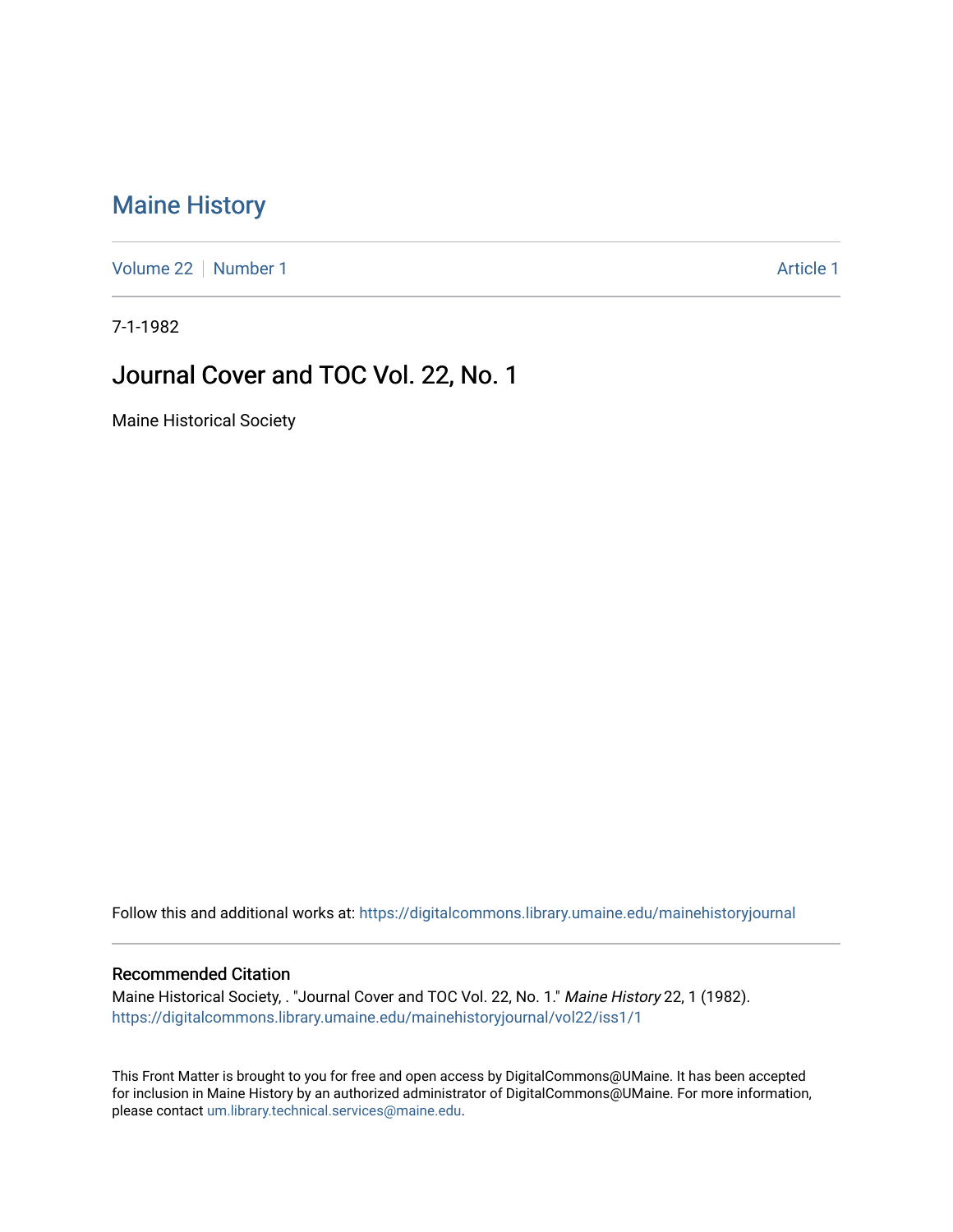

# *MAINE HISTORICAL SOCIETY*

# *QUARTERLY*

*Vol. 22, No. 1 Summer, 1982*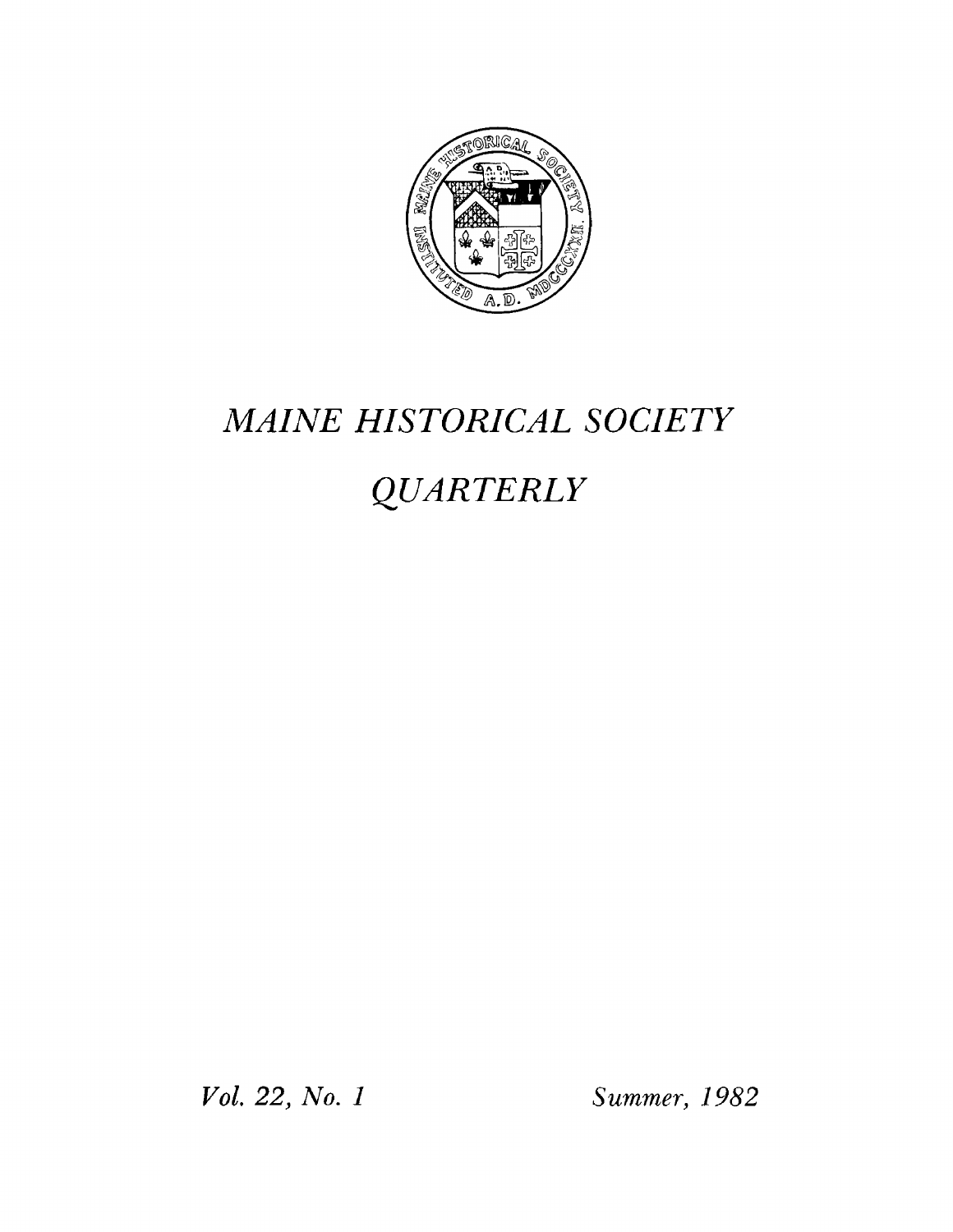#### *M AINE HISTORICAL SOCIETY Incorporated 1822*

| <b>OFFICERS</b>  |                    |
|------------------|--------------------|
| President        | Joan S. Hayden     |
| Vice President   | Gordon F. Grimes   |
| Secretary        | John S. Ham, Jr.   |
| <b>Treasurer</b> | Donald K. Saunders |
|                  |                    |

*TRUSTEES Terms Expire 1983* **Robert N. Bass Joel W. Eastman Eleanor P. Merrill William C. Pierce Harry Z. Sky**

> *Terms Expire 1984* **Eleanor B. Conary Nancy L. Cowan Bruce W. Hazelton William B. Jordan, Jr. Bernard E. Kolkhorst John W. L. White**

**James B. Vickery III**

*Terms Expire 1985* **Neal W. Allen, Jr. Robert H. Babcock Priscilla F. Gray Roger Howell, Jr. Nancy N. Masterton Jane S. Moody Mary-Kate Murphy Joseph N. Sewall**

#### *STAFF*

*Director Curator of Manuscripts A dministrative A ssistant Cataloger Reference Librarian Curator of Collections Manuscript Assistant Library Assistant* **William H. Toner, Jr. Thomas L. Gaffney Sigrid P. Austin E. Virginia Gronberg Margaret J. McCain Elizabeth Hamill Lisa C. Fink Cynthia J. Murphy**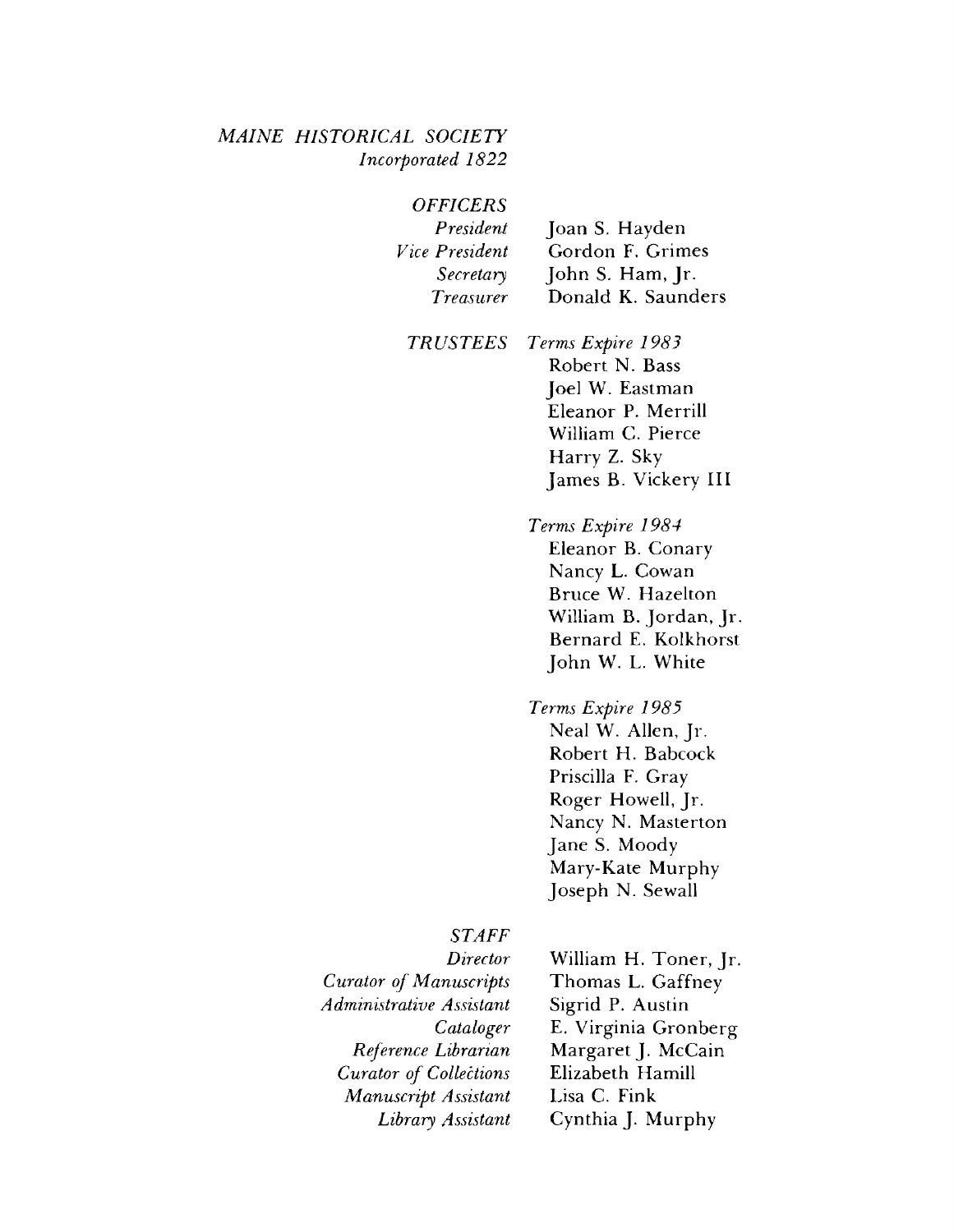# *MAINE HISTORICAL SOCIETY QUARTERLY*

Vol. 22, No. 1

Summer, 1982

THE SOCIETY 3

## **ESSAY**

THE CASE OF THE SACRED HEART PARISH *Michael Guignard* **21**

### **BOOK REVIEWS**

| JOE SCOTT, THE WOODSMAN - SONGMAKER, by Edward                                                         |                     |    |
|--------------------------------------------------------------------------------------------------------|---------------------|----|
| D. Ives.                                                                                               | William Carpenter   | 37 |
| LEGACY OF A LIFETIME: THE STORY OF BAXTER STATE<br>PARK, by John W. Hakola.                            | Sue Ellen Liljebald | 41 |
| GENERAL WILLIAM KING: MERCHANT, SHIPBUILDER,<br>AND MAINE'S FIRST GOVERNOR, by Marion Jaques<br>Smith. | Ernest P. Muller    | 43 |
| PICTURE HISTORY OF NEW ENGLAND PASSENGER<br>VESSELS, by W. Bartlett Cram. Arthur L. Johnson            |                     | 46 |
| COLONIAL MASSACHUSETTS: A HISTORY, by Benjamin<br>W. Labaree.                                          | Jerome Nadelhaft    | 48 |